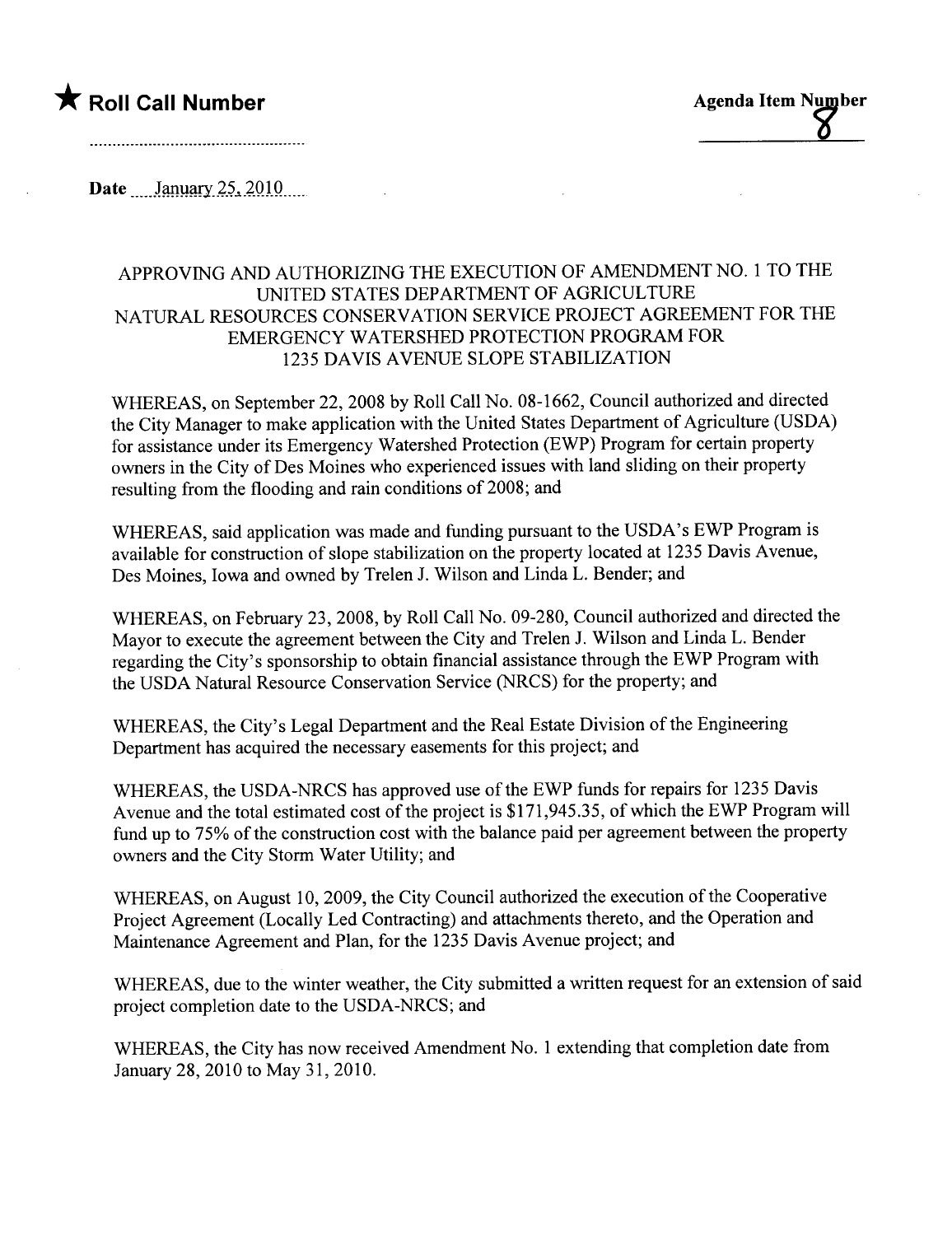# the Roll Call Number Agenda Item Number Agenda Item Number

#### Date January  $25, 2010$

### NOW THEREFORE, BE IT RESOLVED BY THE CITY COUNCIL OF DES MOINES, IOWA:

That Amendment No.1 to the Cooperative Project Agreement (Locally Led Contracting) between the City of Des Moines and the USDA-NRCS for the EWP Program for 1235 Davis Avenue Slope Stabilization be hereby approved and the Mayor is authorized and directed to sign said Agreement No.1, and the City Clerk is directed to attest to the Mayor's signature and return the necessary original copies of the Amendment to the Engineering Department for transmittal to the USDA-NRCS.

> (Council Communication No.  $/0.045$ ) Activity ID 04-2009-017

APPROVED AS TO FORM:<br> *Neublin*, *Youlen*<br>
Kathleen Vanderpool

Deputy City Attorney

 $\mathcal{Z}$ 

Funding Source: 2009-2010 CIP, Page Storm-4, City-wide Storm Water Utility Projects, STE057, various funding being:

- . \$88,350 in Federal funds from the USDA-NRCS EWP Program Funds for 75% of construction contract costs, not to exceed \$88,350, per Agreement No. 69-6114-9-49.
- . \$9,424 in Federal funds for design and inspection costs from the USDA-NRCS EWP Program Funds (maximum 8% of construction contract cots, not to exceed \$9,424) per Agreement No. 69-6114-9-49.
- . \$25,000 in Jump Start Funds from the adjacent property owner, as per existing agreement with property owners Trelen J. Wilson and Linda L. Bender.
- . \$32,939.35 in private contributions from the adjacent property owner, as per agreement with the property owners.
- . \$16,230 in Storm Water Utility funds from STE057, plus any change orders or overages.

| <b>COUNCIL ACTION</b> | <b>YEAS</b> | <b>NAYS</b> | <b>PASS</b> | <b>ABSENT</b>   | <b>CERTIFICATE</b>                                                                                                                                                                                                                                                                                                         |
|-----------------------|-------------|-------------|-------------|-----------------|----------------------------------------------------------------------------------------------------------------------------------------------------------------------------------------------------------------------------------------------------------------------------------------------------------------------------|
| <b>COWNIE</b>         |             |             |             |                 | I, DIANE RAUH, City Clerk of said City hereby<br>certify that at a meeting of the City Council of<br>said City of Des Moines, held on the above date,<br>among other proceedings the above was adopted.<br>IN WITNESS WHEREOF, I have hereunto set my<br>hand and affixed my seal the day and year first<br>above written. |
| <b>COLEMAN</b>        |             |             |             |                 |                                                                                                                                                                                                                                                                                                                            |
| <b>GRIESS</b>         |             |             |             |                 |                                                                                                                                                                                                                                                                                                                            |
| <b>HENSLEY</b>        |             |             |             |                 |                                                                                                                                                                                                                                                                                                                            |
| <b>MAHAFFEY</b>       |             |             |             |                 |                                                                                                                                                                                                                                                                                                                            |
| <b>MEYER</b>          |             |             |             |                 |                                                                                                                                                                                                                                                                                                                            |
| <b>MOORE</b>          |             |             |             |                 |                                                                                                                                                                                                                                                                                                                            |
| <b>TOTAL</b>          |             |             |             |                 |                                                                                                                                                                                                                                                                                                                            |
| <b>MOTION CARRIED</b> |             |             |             | <b>APPROVED</b> |                                                                                                                                                                                                                                                                                                                            |
|                       |             |             |             |                 |                                                                                                                                                                                                                                                                                                                            |
|                       |             |             |             | Mayor           | <b>City Clerk</b>                                                                                                                                                                                                                                                                                                          |